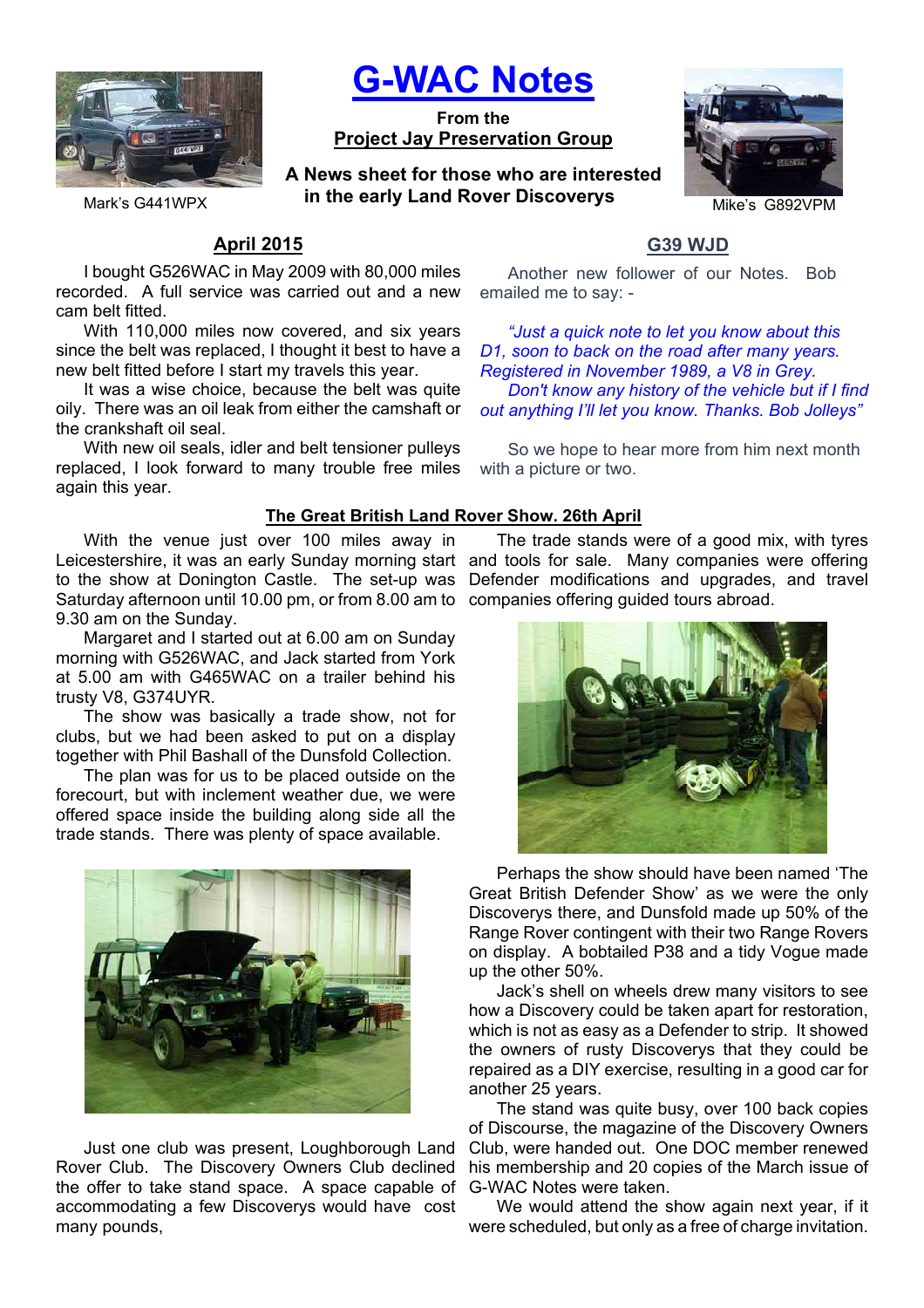## **Additions to the fleet**

To keep my G494WAC company, I have purchased G441WPX, a blue 3-door V8. First registered 01.12.89.



I also purchased a blue 5-door V8, J396OAC, which was first registered 02.08.91 by Land Rover, for demo around Eastnor Castle. It was then brought by Noel Edmonds, who lived a few miles away from me, where it was parked up and left. It has covered only 54k miles, and has a full service history.





Mark.

**PETER JAMES** INSURANCE.

772, Hagley Road West, Oldbury, West Midlands. B68 0PJ. Telephone: 0121 506 6040. www.peterjamesinsurance.co.uk



## **G600WAC**

The Fire truck was at a Land Rover Display in 1991 and was perhaps the fire engine for the new Land Rover assembly plant.



It came up for sale last year, we were trying to save it, but the accountants saw that it had a value more than a donation to us!

First registered 23.03.90, a 3.5 V8, and it is currently taxed until 1st June this year, but the owner is not known.

We had a display at the top gate for the Motor Show. The CSK was being launched at that time and I remember seeing three there. Roger Crathorne had a phone and fax in his G-WAC Range Rover company car.





All new stuff at that time.

Phil Bashall. The Dunsfold Collection.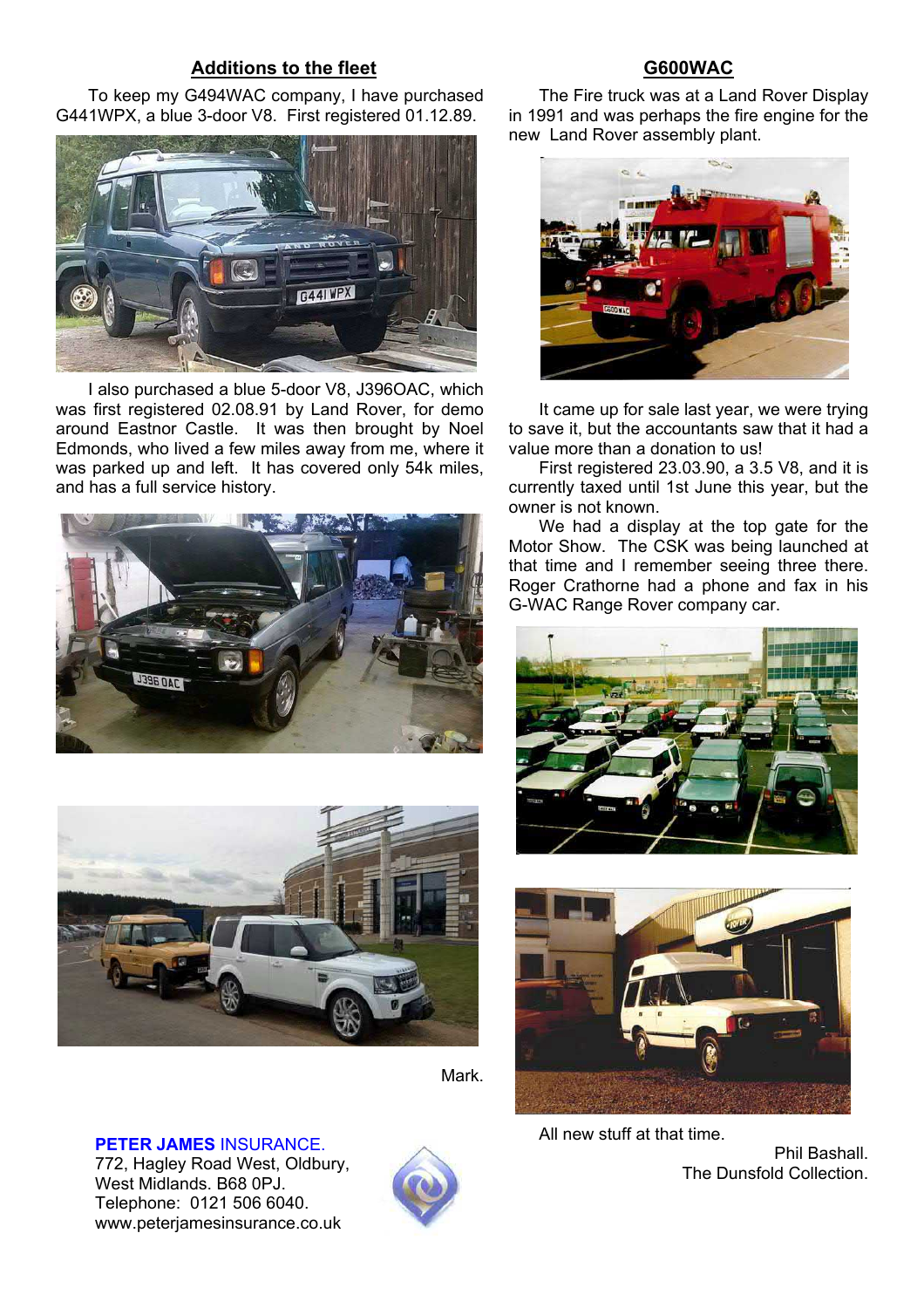## **Forthcoming events**

3rd May Ripon Classic Car & Bike Show. Ripon Racecourse. Ripon. North Yorkshire. HG4 1UG 23-24th May. The Spring Adventure. Ripley Castle, Harrogate. North Yorkshire. HG3 3AY

 Live Promotions have allocated a stand for us to show five Discoverys. I will be taking G526WAC and G513DHP. James will be taking G534WAC, Jack will be taking G465WAC and we hope to find another G registered to go.

31st May. Land Rover Heritage Drive in Day. Eastnor Castle. Ledbury, Herefordshire. HR8 1RL Mark will be there with G494WAC, Jules will be taking his D2, Peter will be taking both his Camel Trophy D1 and his G4 Challenge D3 and Michael will be there with his D4.

13-14th June. The Dunsfold Collection Open Weekend. Springbox Estate, Dunsfold, Surrey. GU6 8EX 20-21st June. Malvern Land Rover Show.Three Counties Showground, Worcestershire, WR13 6NW

5th July. Classics in Corbridge. Corbridge. Northumberland. NE45 5AY

12th July. Lakeland Historic Vehicle Show. Hutton-in-the- Forest, Penrith. CA11 9ST 31st July–2nd August.

 Billing Land Rover Fest. Great Billing. Northamptonshire. NN3 9DA. We hope to book stand space for this show.

16th August. Raby Castle Classic Vehicle Show. Staindrop. Co Durham. DL2 3AH

30th August. Ripon Autumn Classic Car Show. Ripon Racecourse. Ripon. North Yorkshire. HG4 1UG

19-20th September.

 Land Rover Show 2015. East of England Showground. Peterborough. PE2 6XE. We hope to book stand space for this show.

## **My Discovery**

I bought my first Discovery 200Tdi in 1990. Only the 3-door model was available and central locking was electric, except for the mechanical lock on the driver's door. The dealer changed this mechanical lock for an electric one from a Jaguar, I also had an Italian Cobra alarm system fitted and the remote for this operated the central locking.

After four years I changed the 200Tdi for one of the first 300Tdi models in 1994. It had twin electric cooling fans amongst the other goodies. I had ordered a 200Tdi, so the surprise delivery of the 300Tdi came with apologies from Land Rover. I only kept this for a few months and then changed it for an ES badged automatic. Such luxury, but the electric fans were gone, what a shame.

I have now had just the one 200Tdi, and seven 300Tdi models over the years, and still have my 1998 model.

Doug Oliver

## **G reg. Wanted.**

I am looking for an early 3-door Discovery to renovate. Ideally, I would prefer a G-WAC to restore, so thought I would start searching for one.

I am looking to own the vehicle long term as I always wanted a 3-door Mk1, and the time has come to preserve one!

Based in the Norfolk/Suffolk area, I can be contacted on digga@hotmail.com

## **G513DHP. V8i misfiring**

I thought that I had cured the occasional misfiring by replacing the distributor cap, but it persisted.

It is not easy to identify the cause on a V8, but I usually make a start to find the inoperative cylinder/s by using the 'burnt finger' test. That is, starting the engine from cold and putting a finger on each exhaust manifold stub to see which port does not get hot, or is cooler than the other ports. Number five was the culprit.

Not knowing whether it was a plug, the lead or, dread the thought, something mechanical, I changed to whole cap and leads for one from off one of my other V8s. The set fitted to G478WAC was chosen because all the leads are numbered.

Voilà, was he cry. She fired up on all eight, and with a road test up the Ripon bypass, she did not miss again. On close examination of the leads on the faulty set, I saw that at some time number five had been touching the exhaust manifold and had burnt halfway through the insulation, exposing the copper wire.

I tried to get a number five from the Land Rover dealer, but they wanted to sell me all eight. Our local Auto Electrician made up a new lead, which is now fitted, and 478 has got her own set back.



Roy